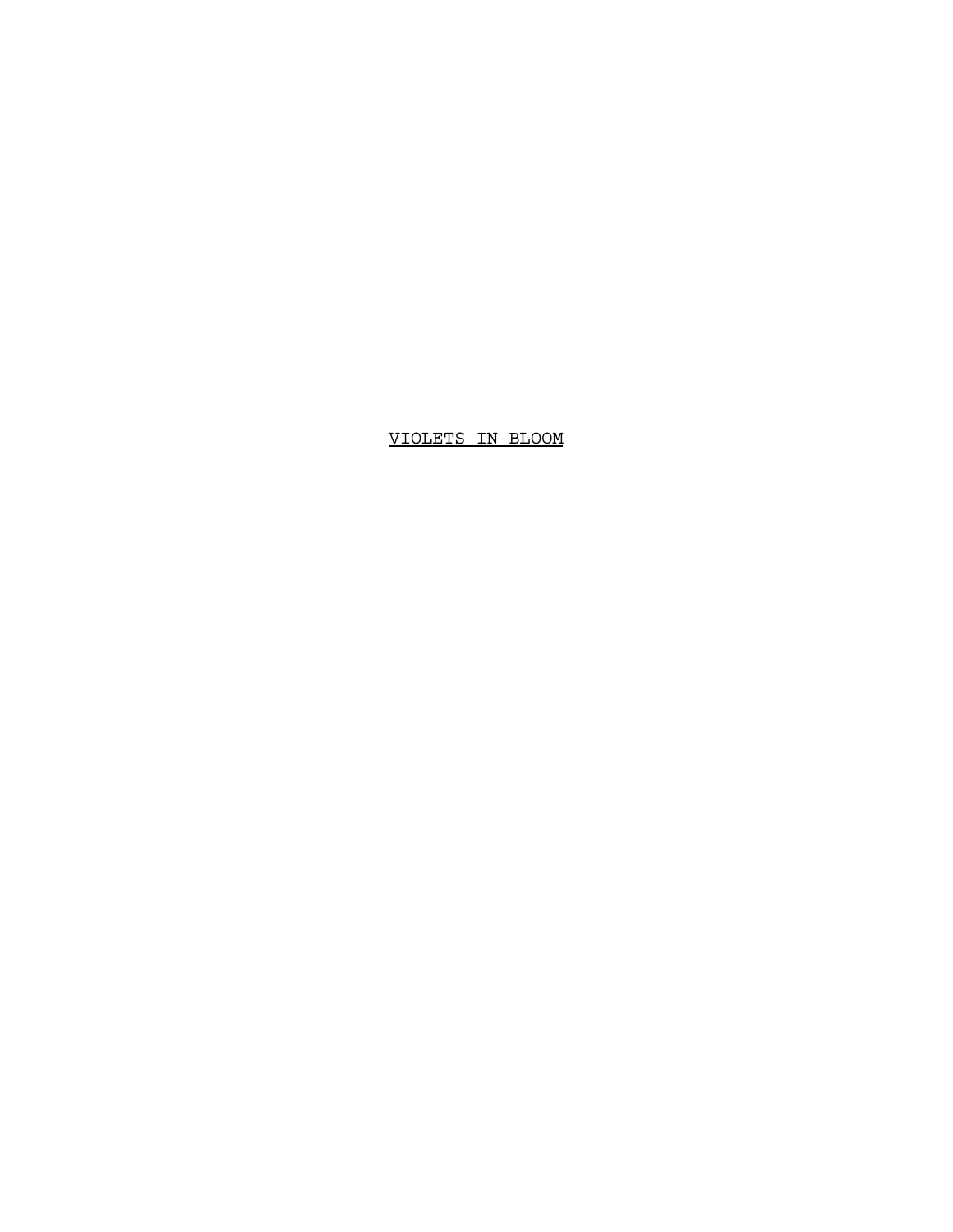INT. BATHROOM - DAY

VIOLET, (22) stares at her own reflection in the mirror, her face and hair unwashed and unkempt.

> VIOLET Okay, okay. You can do this.

She opens her mouth and stares inward towards the back of her throat.

For a moment there is no sound, until a faint BUZZING escapes her mouth, and grows louder the longer she peers inside. Eyes still fixed on the interior, she grabs her cellphone, and points the flashlight into her mouth.

BUZZ.

The light glints off dozens of sets of tiny insect-like eyes in the back of her throat.

Violet SCREAMS in surprise, and throws her phone across the room.

> JASMINE (O.S.) Vi! You alright?

KNOCK KNOCK.

JASMINE (O.S.) (CONT'D) Hey, Violet? You good?

VIOLET Uh, yeah. Fine.

**JASMINE** It's almost eleven, I have to get in there. You almost done?

VIOLET

Fuck.

What?

JASMINE (O.S.)

VIOLET

I said one sec.

Violet scoops her up her phone, and looks back at her reflection. The tiny eyes no longer dance in her mouth.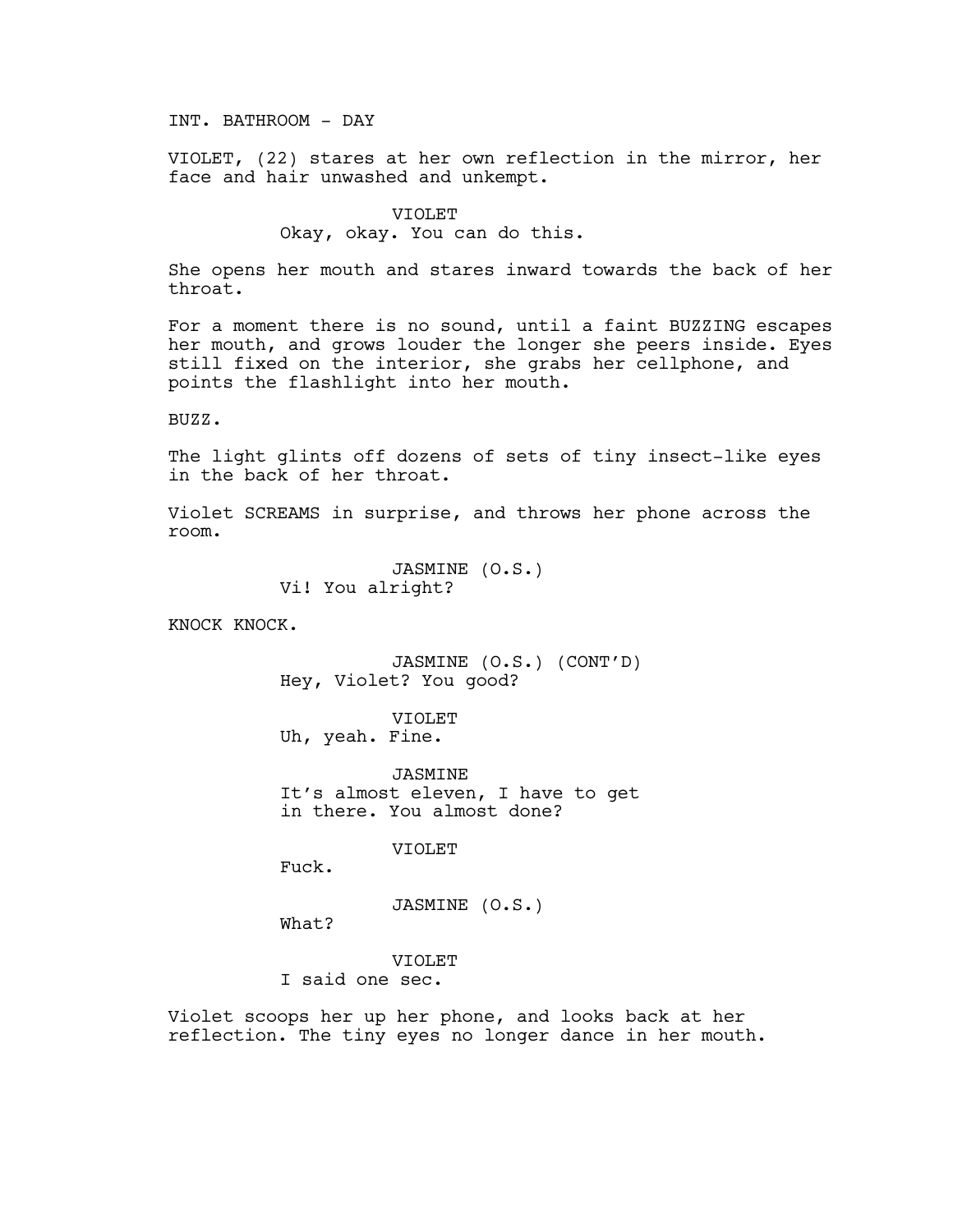INT. HALLWAY - DAY

Violet turns off the shower before she exits the bathroom, still unwashed.

JASMINE, (mid-20's) cradles a handful of freshly washed clothes in her hands, her own shower clothes held in a small tote bag to her side.

> JASMINE Amazing what finally taking a shower can do, right?

> > VIOLET

What?

JASMINE Sarcasm. You look exactly the same.

VIOLET You have to get in there, right? I'll take one when I get home.

JASMINE That's what you said yesterday. And the day before that, and-

VIOLET I was tired.

JASMINE Whatever dude.

Jasmine shoves a handful of washed clothes into Violets arms.

JASMINE (CONT'D) At the very least change into something else. You look homeless.

VIOLET

I can clean my own clothes.

JASMINE

Oh yeah? You've bummed in the same hoodie, and jeans for like two weeks. Are you okay? Because somehow I turned out to be the asshole for trying to get you to take a shower.

Jasmine gestures to Violet's clothes.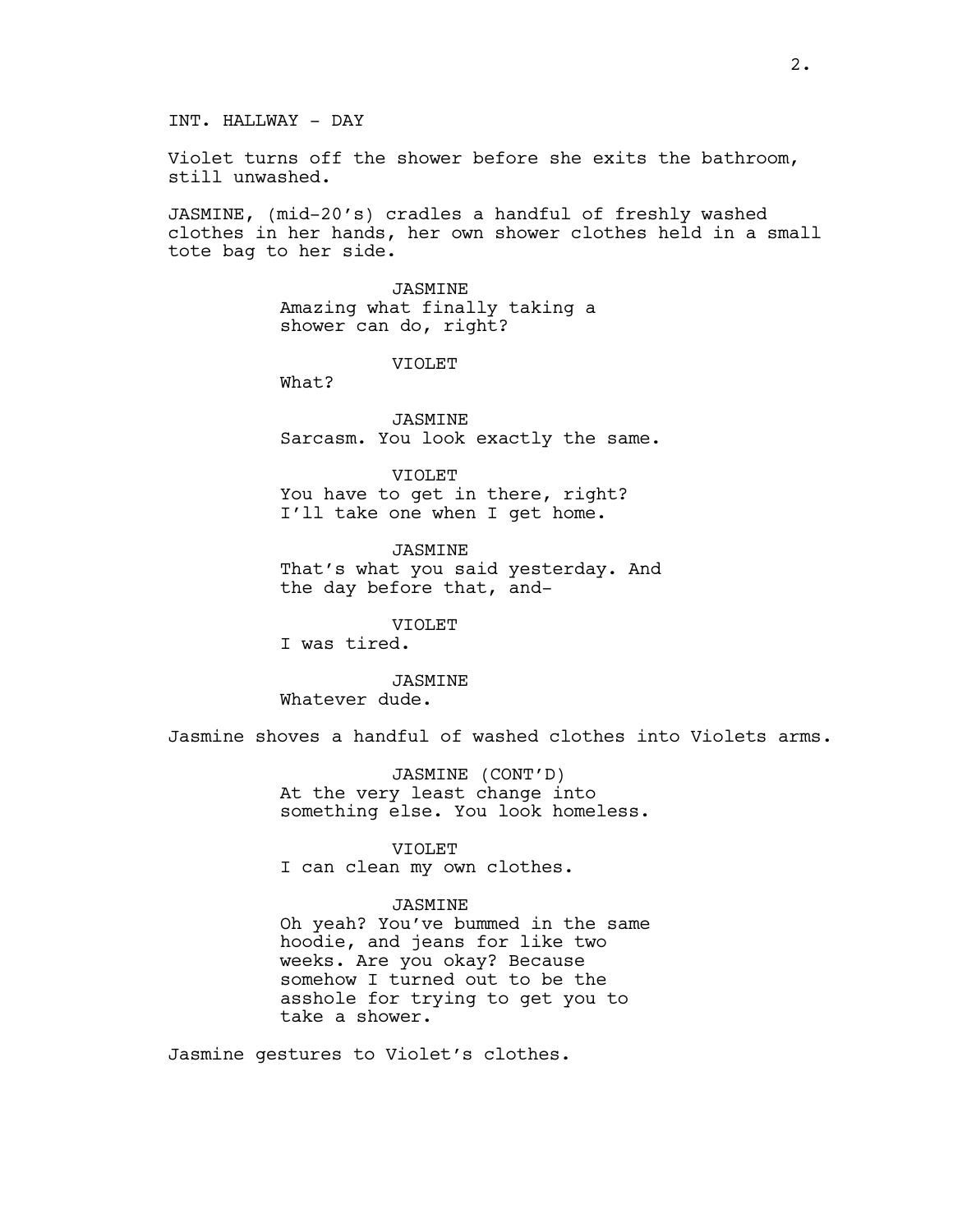JASMINE (CONT'D) Let alone put on new clothes, or for god sakes eat a meal. I'm just looking out, okay?

VIOLET I don't need you to.

JASMINE I know, but I still worry. You can talk to me, you know that right?

VIOLET

Yeah, I-

The sound of BUZZING rattles out of her mouth mid-sentence before she slaps her hand against her mouth.

#### JASMINE

You good?

## VIOLET

I have to go.

Hand still clasped over her mouth Violet storms down the hall.

INT. BREAK ROOM - NIGHT

Violet grabs a pair of plastic cutlery, and retrieves the dinner from the fridge. The tupperware is stuck with a yellow post-it that reads "Gloria"

She tosses the entire container into the microwave, and cranks the dial up to 2 minutes.

While she waits multiple EMPLOYEES enter the room, notice her, and walk out just as quick.

> JOSHUA (O.S.) So, did I tell you I was thinking of moving to one of the other libraries?

AKIRA (O.S.) Seriously? Why?

JOSHUA (O.C.) Cause you get paid shit in the kids section.

JOSHUA, and AKIRA round the corner.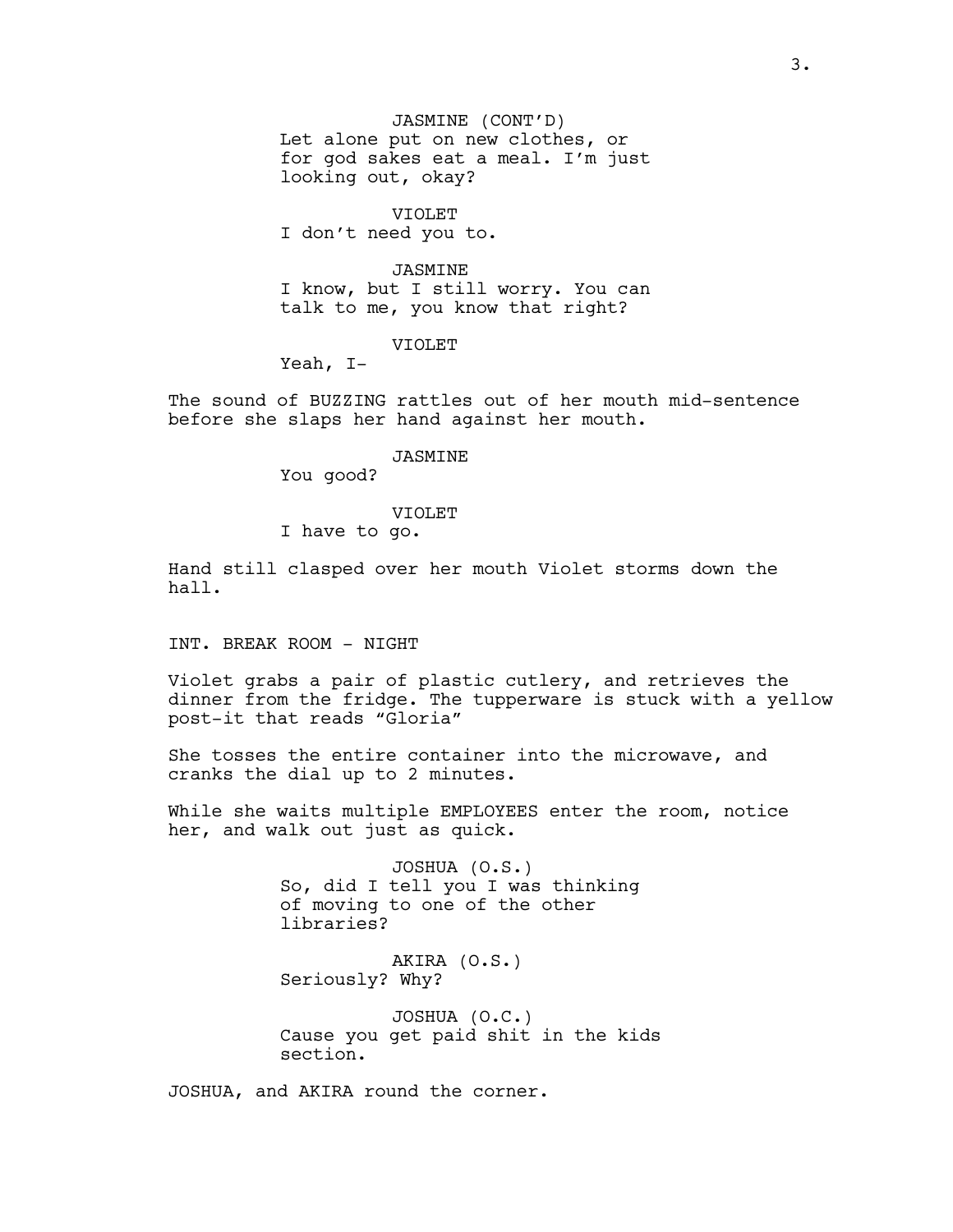#### AKIRA You'd miss me.

The two come to a dead stop as they enter the break room, and make eye contact with Violet.

AKIRA (CONT'D)

Oh...

# JOSHUA

Hey, Violet.

Violet takes out both of her headphones, and dumps them into her back pocket. The music still loud enough to hear.

VIOLET

Hey...

She looks between the two of them.

AKIRA

Akira.

## JOSHUA

Josh.

#### VIOLET

Right, sorry.

BEEP BEEP.

The microwave behind Violet goes off.

JOSHUA Don't mention it.

Joshua gestures towards the door.

JOSHUA (CONT'D) Well, we'll let you eat. Come on, Akira.

Before he finishes the words, Violet has turned her attention back to the food in microwave.

Joshua is halfway out the door.

AKIRA

Hey?

Akira shifts closer to Violet, and gives a wave in her general direction.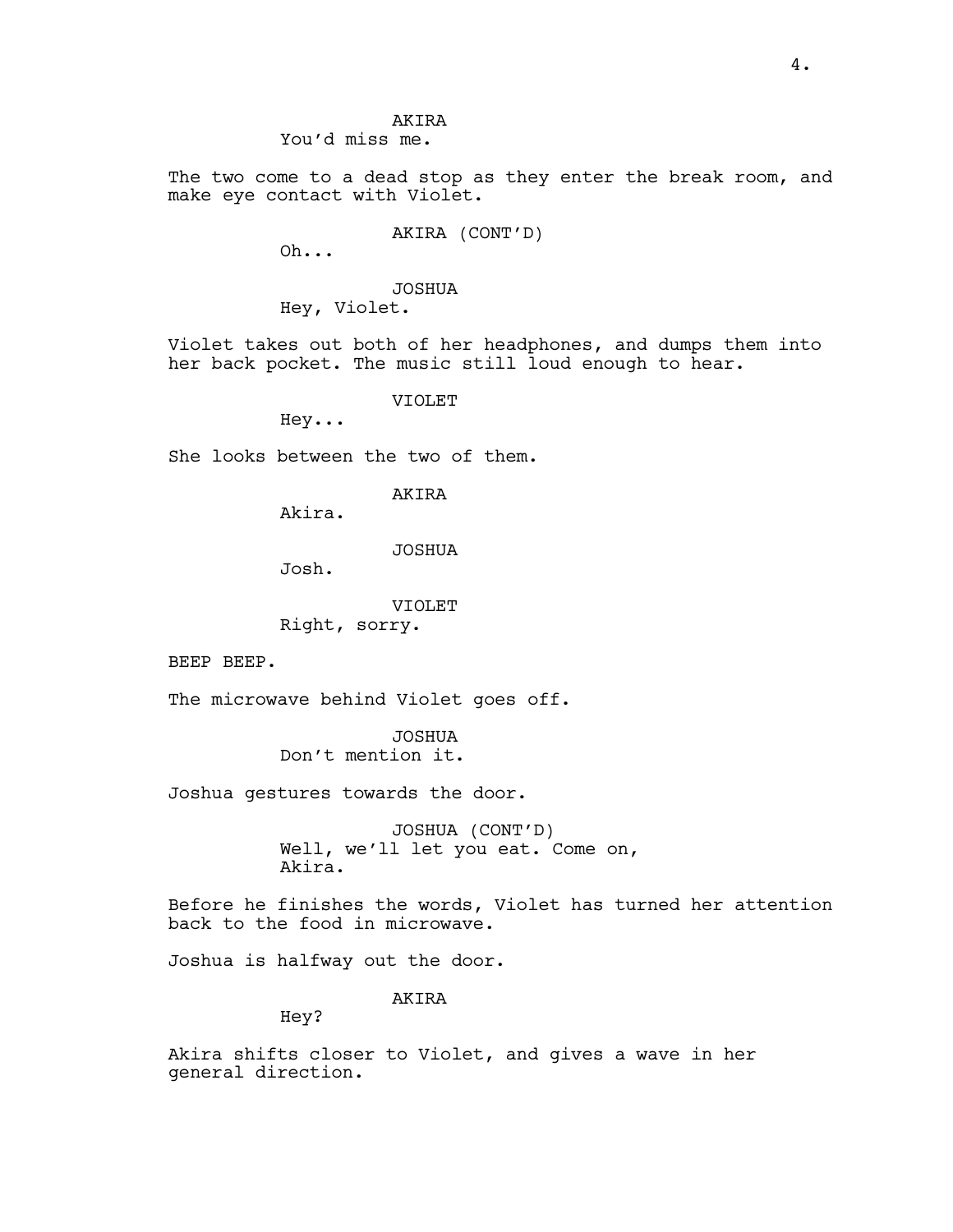AKIRA (CONT'D) Be pretty depressing to eat alone. Want us to chill for a few minutes?

Joshua stops dead in his tracks before reentering the room.

JOSHUA Oh we'd love to, but we're real busy, Akira.

AKIRA Don't listen to him. We're on break.

VIOLET You don't have to.

AKIRA I was asking, if you don't want to that's cool. Just thought it might be nice is all.

Violet glances between the two of them for a moment.

VIOLET Maybe another time.

JOSHUA Yep, perfect. Another time. Come on Akira.

**AKTRA** If you say so. The offer's always open.

Akira throws a look over her shoulder, before the two of them exit the room together.

INT. BREAK ROOM - NIGHT (LATER)

Violet sets up in the far corner of the room, and scrolls through her phone.

She takes a tentative bite of her food; each bite slow. As she eats she runs her thumb along the edge of a plastic knife.

She draws her finger across the knife before it ultimately breaks skin, and tears into her flesh.

VIOLET

Fuck!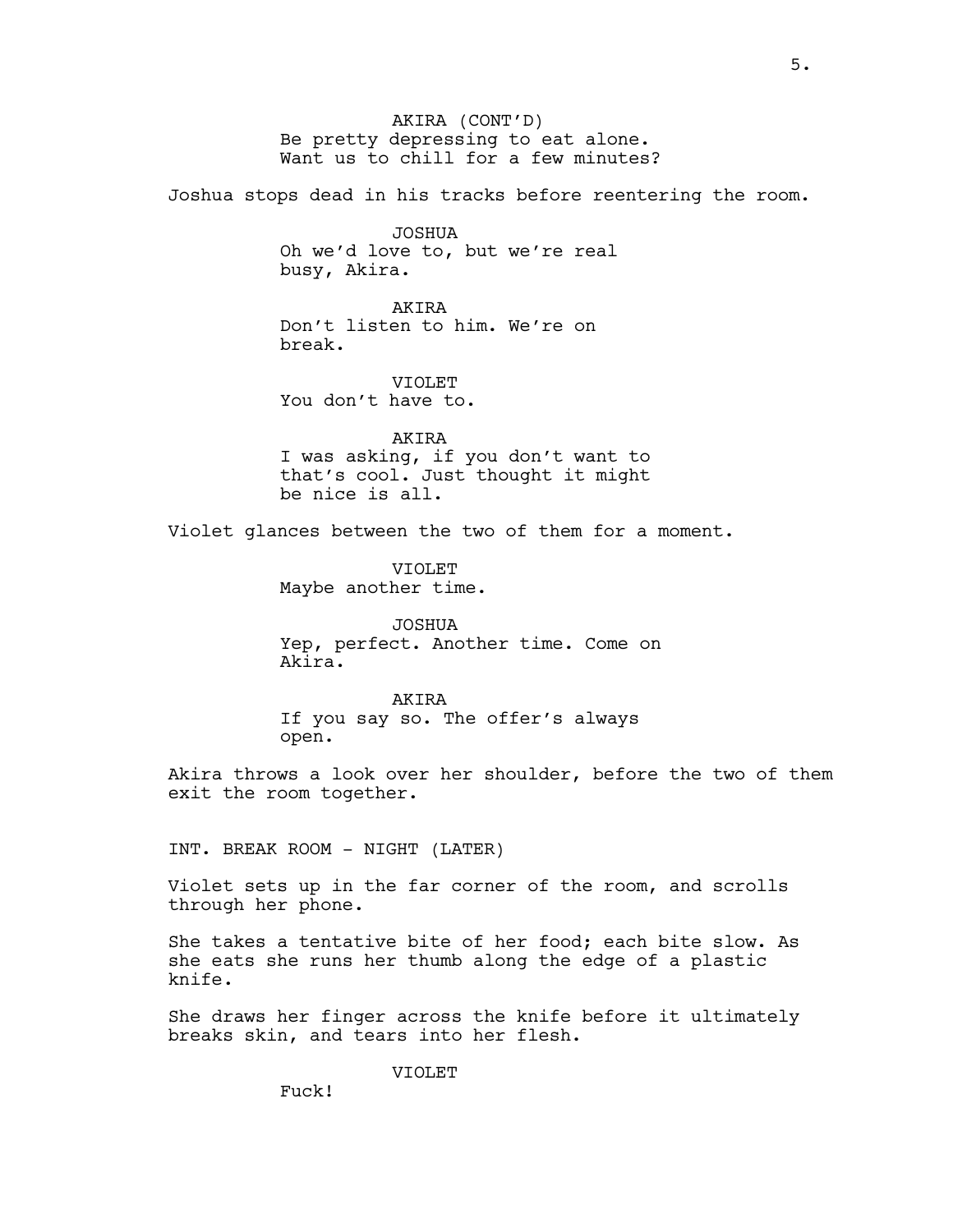As the blood drips from her finger, she wraps her hand with nearby napkins. She puts pressure against the wound before she notices something on her arm.

A mass that moves underneath the skin on her forearm.

She throws the food down onto the floor, scratching at her arm. The mass underneath crawling from her elbow to her wrist.

Fingers dig into her arm as the mass crawls under her flesh. Her nails barely break the surface of the skin.

She tracks it under her skin, and bites down hard. The bite draws blood as she gnaws on herself.

> VIOLET (CONT'D) Get out, get out!

#### AKIRA

Violet!

Akira stands in the doorway, eyes wide. Violet glares back, teeth stained red.

Violet unclenches her teeth, and wipes her mouth. When she looks down, there is no longer a mass underneath her skin.

VIOLET

I...

Violet runs her fingers through her hair, and casts streaks of red through her unwashed hair.

> VIOLET (CONT'D) ...don't know what to say.

Akira grabs a handful of paper towels from the table and shoves them into Violets arms. She pats them against her wound.

> AKIRA Grab your shit.

#### VIOLET

I'm fine.

AKIRA Shut up. I'm taking you to the hospital.

Violet presses herself against the wall, and inches away from Akira.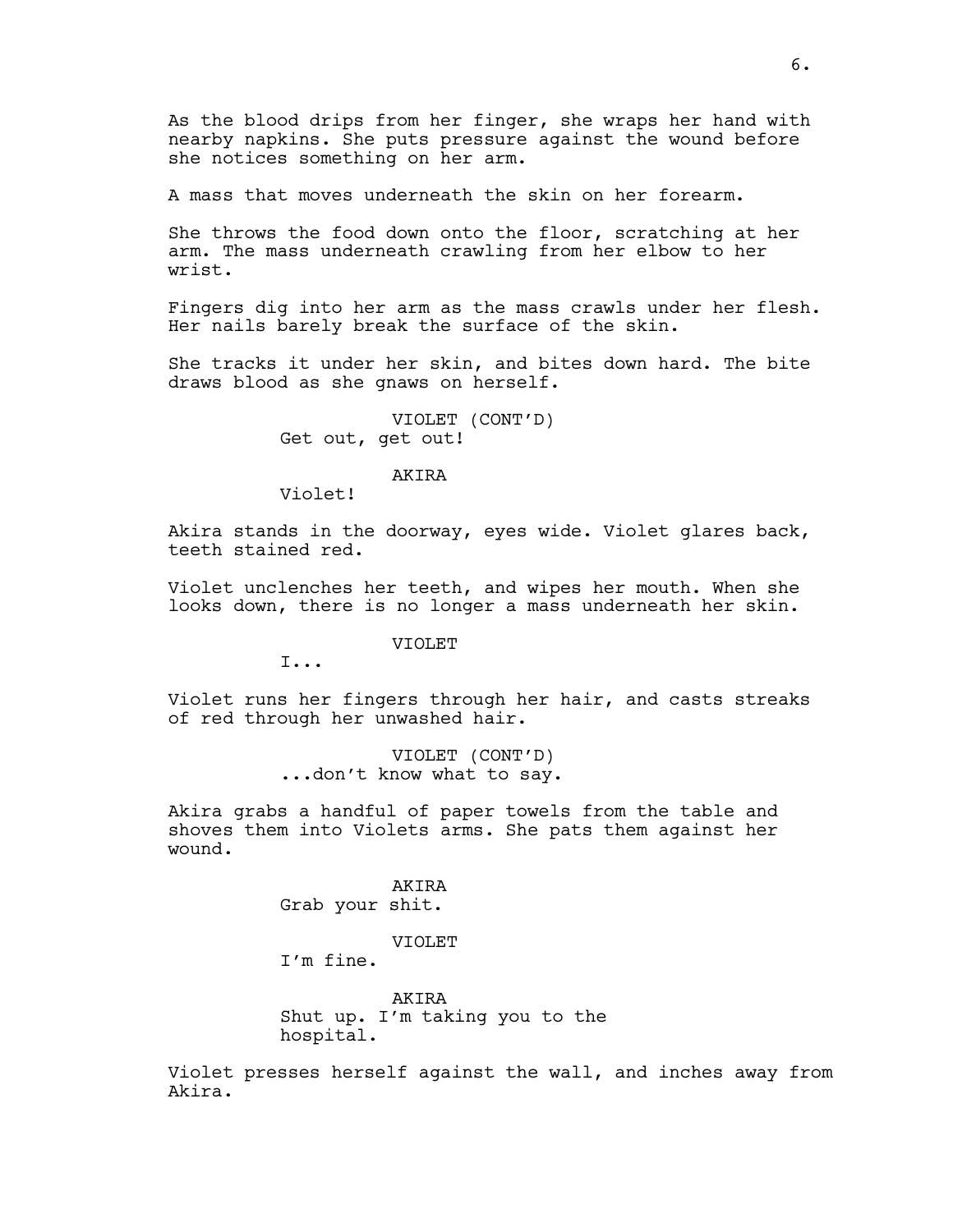VIOLET It's not that deep.

AKIRA What the fuck do you mean?

VIOLET I mean I'll live. Just forget it.

AKIRA Holy fuck. I'm taking you to the hospital.

Violet snatches her hand back before she can grab her.

VIOLET I'm not going anywhere.

## EXT. PARKING LOT - NIGHT

Akira opens her back door to allow Violet to get in. She pushes dozens of paper receipts, brown paper bags, and textbooks onto the floor.

AKIRA

Get in.

VIOLET

 $I'm-$ 

### **AKTRA**

In!

Akira points inside her car. The two stare at each other for a moment before Violet climbs in.

She pulls out her phone, and dials Joshua's number.

AKIRA (CONT'D) Hey, can you tell them that I had to take Violet to the hospital. She cut herself when she was...eating.

Akira shrugs at Violet.

AKIRA (CONT'D) I don't know, a plastic knife can still cut. Look, just tell the them okay? Thanks.

She hangs up the phone with a CLICK.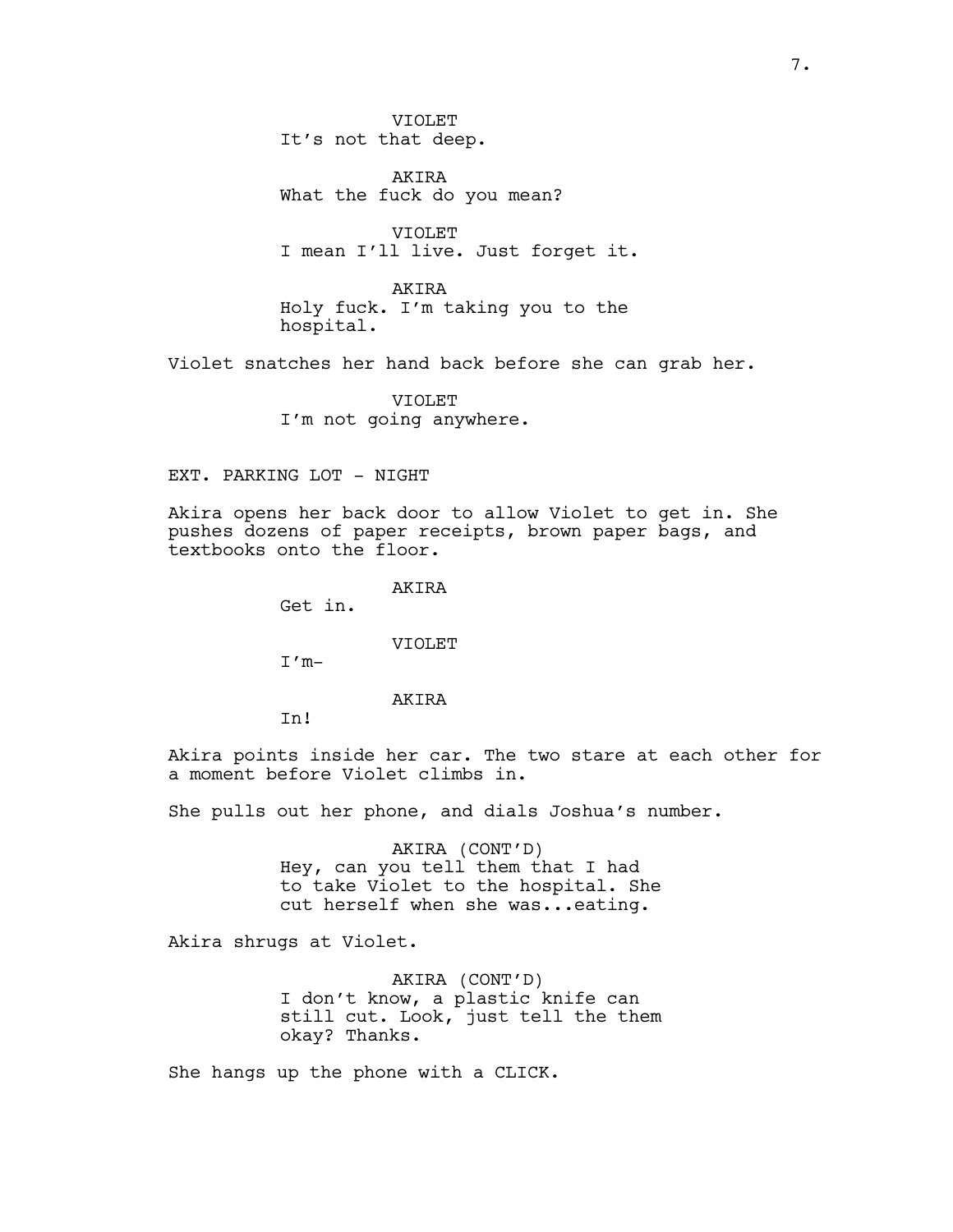Ready?

Violet nods.

INT. CAR - NIGHT

Akira drives down the highway towards the hospital. The car itself is silent save for the exterior sounds of passersby.

Akira shifts lanes towards the right most one, and glances back in the mirror at Violet. Violet stares out the window as they drive.

> AKIRA Is there anyone you need me to call?

No response.

AKIRA (CONT'D)

Violet?

Akira slaps her hand against Violet's knee.

VIOLET

Huh?

AKIRA I said, is there anyone you need me to call?

VIOLET I have a roommate. I'll call when we get there.

AKIRA We have time now if you'd like?

VIOLET It's fine, she'll find out one way or another.

# AKIRA

Gotcha.

Akira turns the volume of the music up to fill the silence.

AKIRA (CONT'D) So. We going to talk about what happened?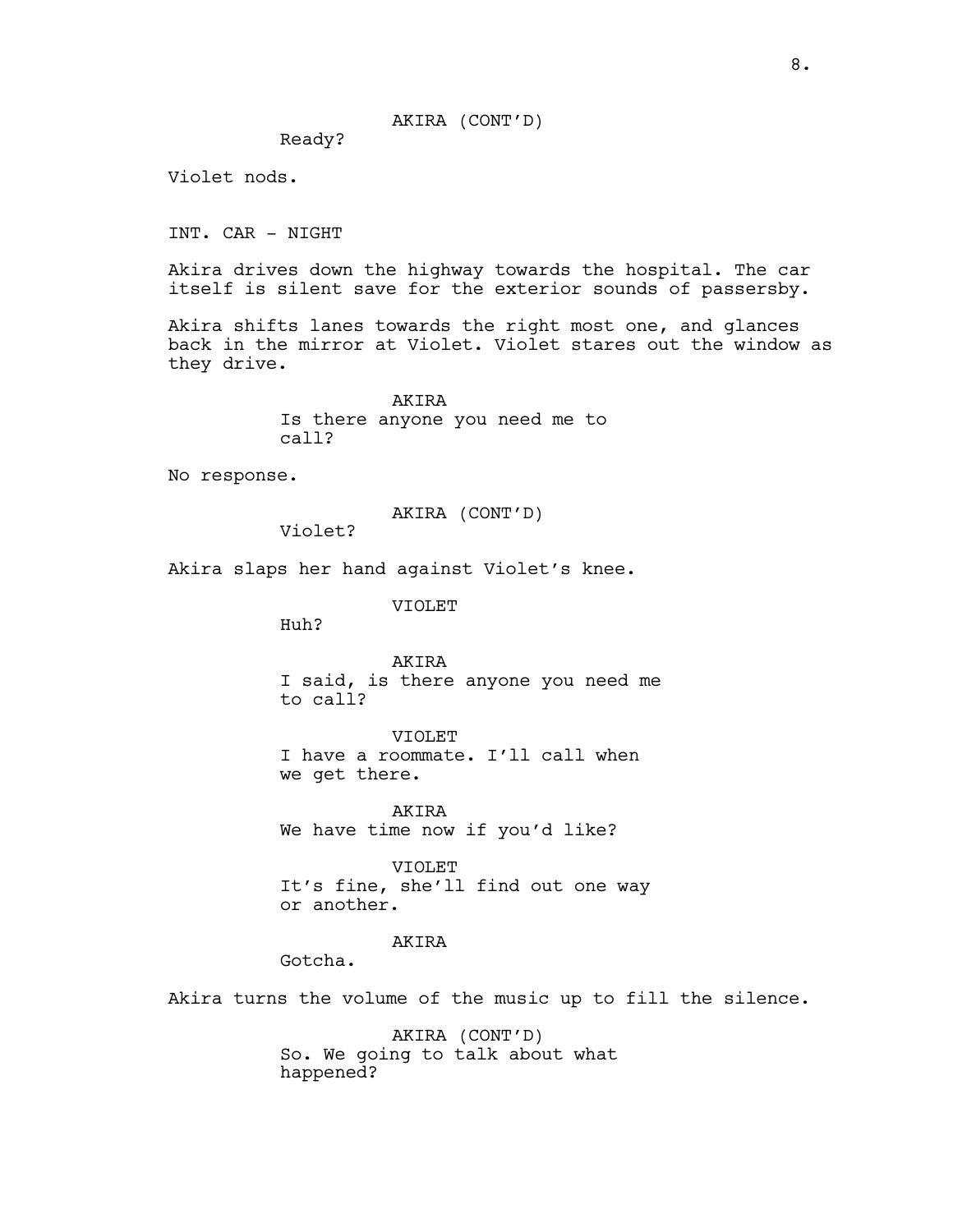Nope.

**AKTRA** Seriously? I'm driving you out here, least you can do is tell me why.

VIOLET I didn't ask you to take me. I was against it actually.

AKIRA I thought I was doing something nice, screw me then.

VIOLET I can tell the difference between being nice, and being pitied. You all got that look.

Violet picks at the cut on her arm, the blood mostly dried. She scratches at the area with her nails, her skin now a sickly green.

AKIRA

Whatever you think this is, I promise I was just trying to do something cool. Wasn't a situation I thought I could just walk away from, you know?

As she picks at her skin, the flesh peels away slightly no longer bleeding. She traces her finger down her arm until she hits a raised bump.

The bump under her skin crawls beneath the surface once more.

AKIRA (CONT'D) We'll be there in a few, okay?

She opens her mouth to scream, but no sound escapes. The only sound that comes from Violet, is the BUZZING from within.

The bump crawls up her arm, and towards her shoulder, before disappearing beneath her clothes.

The mass moves across her shoulder, towards her chest, and up towards her throat. She grabs hold of her neck, and GASPS for air.

Her gasps for air are replaced with the constant BUZZ. She struggles to breathe, each moment her skin loses more and more color.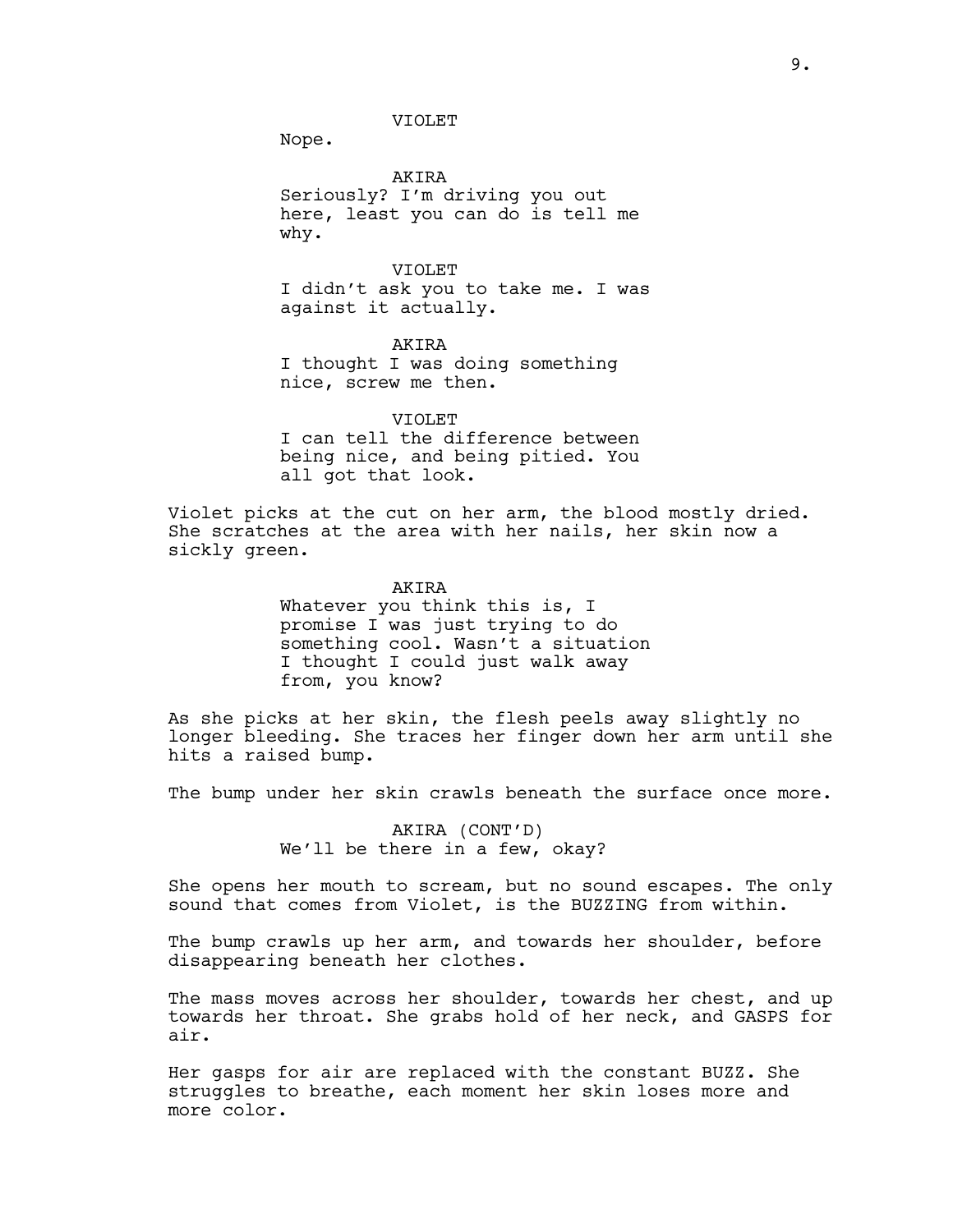Suddenly she spits up into her own hand with a gasp. She draws breath back into her lungs, color returning to her face.

In the center of her palm a small insect twitches in her hand.

AKIRA (CONT'D)

Violet?

Her eyes shoot up at Akira, before she looks back at her hand.

The bug is gone, and her flesh is healed.

VIOLET

What?

## AKIRA

We're here.

VIOLET

Oh.

**AKTRA** I'm going to go find somewhere to park, you cool to get checked in?

VIOLET

Yeah.

EXT. HOSPITAL - DAY

Violet stumbles out of the car, and leans against the exterior of the hospital.

Akira shifts the car back into drive, and disappears into the parking lot.

A handful of patients are lead into the hospital, some of them practically dragged into the building.

AMBULANCE SIRENS.

An ambulance careens into the spot in front of Violet, the paramedics already burst from the doors.

In a flash they carry out an elderly man in a hospital stretcher.

PARAMEDIC

Move!